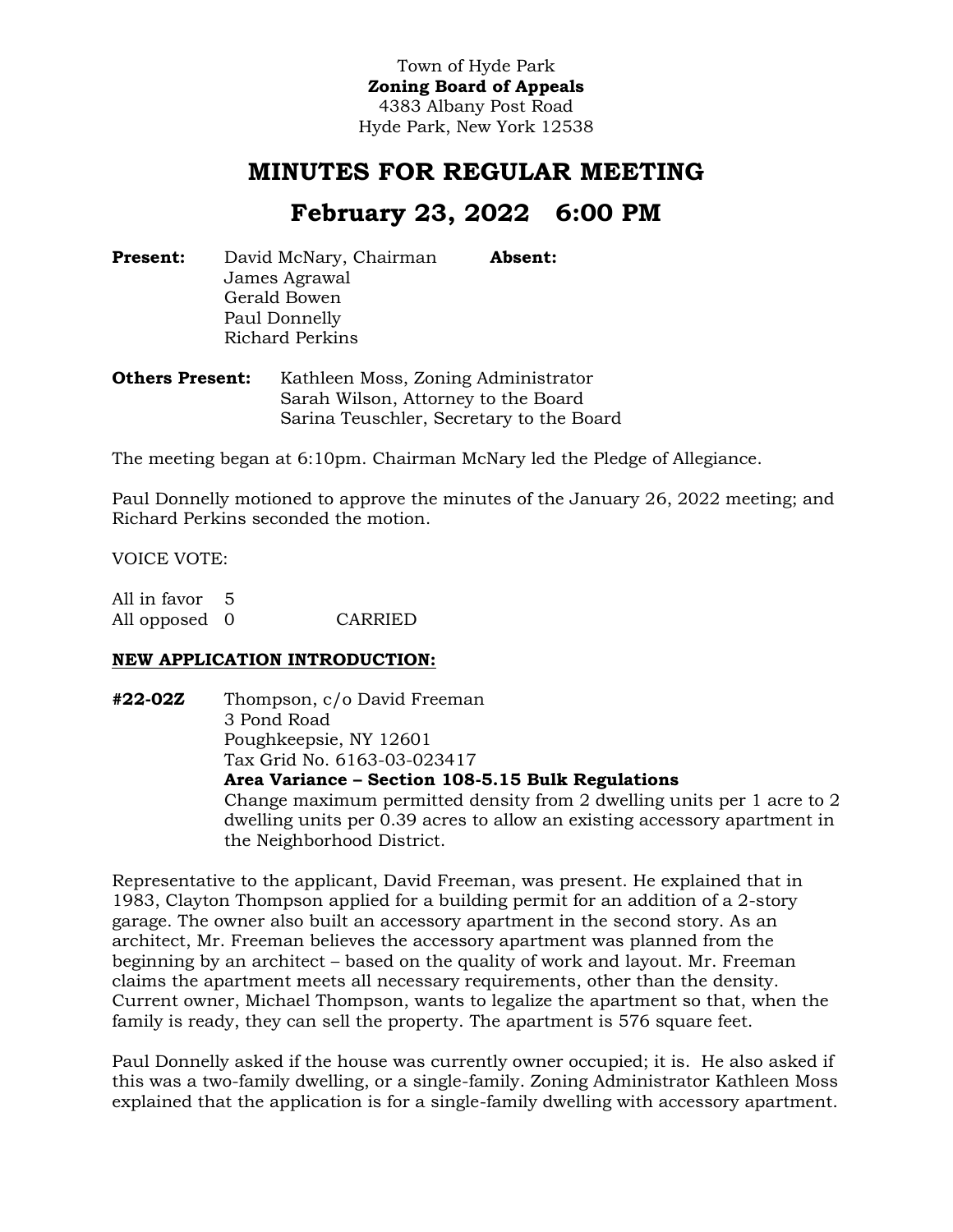Ms. Moss further explained that when a building permit is issued, if any, it will note a two-family dwelling because the building and assessing departments do not have codes for single family with accessory apartment.

Mr. Donnelly asked Mr. Freeman to clarify his claim that the apartment was created by an architect. Mr. Freeman claims that there were drawings at some point, but they were lost or destroyed. He believes an architect was responsible because the craftsmanship of the building denotes a skilled professional.

Mr. Freeman noted that most of the immediate neighborhood are single-family homes; up the hill to the East are condominiums.

Mr. Freeman claims the property has been taxed with its current square footage of 2548 sq ft.

Mr. Perkins asked for clarification about the owner-occupied aspect.

Ms. Moss explained that there will be a note on the Certificate of Occupancy about the area variance (if granted) and special use permit. These requirements mean one of the dwelling units must be owner-occupied for it to remain legal.

Chairman McNary addressed the actual area variance request: increasing density.

James Agrawal motioned to set the public hearing for March 23, 2022; and Paul Donnelly seconded the motion.

VOICE VOTE:

All in favor 5 All opposed 0 CARRIED

#### **CONTINUED PUBLIC HEARINGS:**

**#21-15Z** Camp Victory Lake 277 Crum Elbow Road Hyde Park, NY 12538 Tax Grid No. 6265-04-630350 **Variance – Section 108-5.15** Change maximum permitted building height from 35 feet to 47.5 feet for construction of a stadium-style sanctuary space in the Greenbelt District. **Variance – Section 108-4.3 G (2) a** Change stream corridor setback from 100 feet to 0 feet from the Fallkill Creek to allow a construction incursion.

There were no applicants present.

There can be no action taken on this project until the Planning Board concludes their SEQRA review. They themselves are waiting for other departments to submit comments.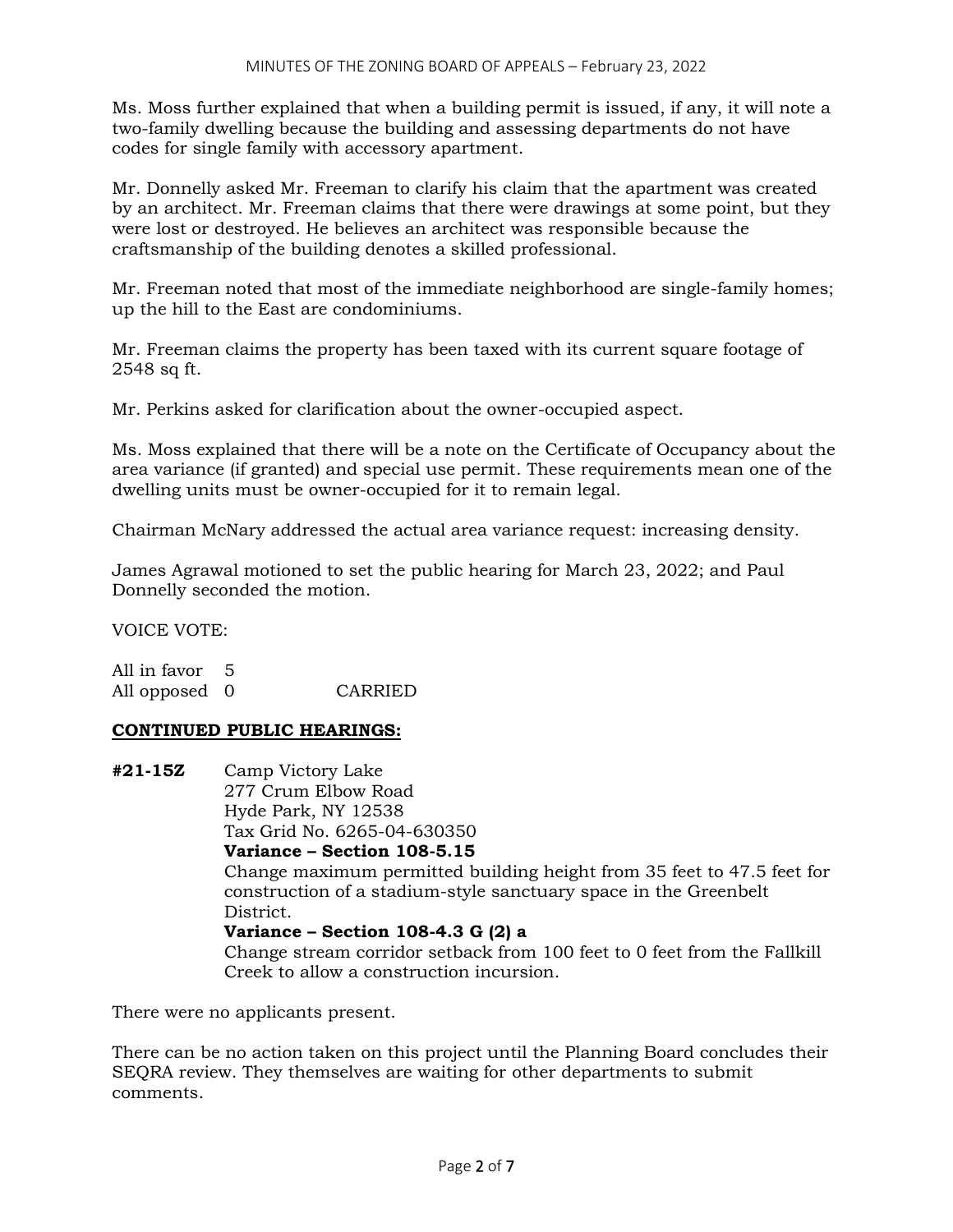On February 9, 2022, the applicant submitted a new set of plans. The applicants have relocated the proposed cabins to be outside the 100-foot stream corridor buffer, removing that part of the area variance. The applicant still requires the 100 to 0-foot variance, but it is only for widening of the existing stream crossing and general construction activities. No new structures will be placed inside the stream corridor.

The height variance remains the same.

There were no public comments.

Paul Donnelly motioned to continue the public hearing to April 27, 2022; and Gerald Bowen seconded the motion.

VOICE VOTE:

| All in favor 5                                                   |                                                                      |  |  |  |
|------------------------------------------------------------------|----------------------------------------------------------------------|--|--|--|
| All opposed 0                                                    | CARRIED                                                              |  |  |  |
| #21-19Z                                                          | Rite Aid Pharmacy, c/o Gloede Signs                                  |  |  |  |
|                                                                  | 1 Crum Elbow Road                                                    |  |  |  |
|                                                                  | Hyde Park, NY 12538                                                  |  |  |  |
|                                                                  | Tax Grid No. 6162-03-429214                                          |  |  |  |
|                                                                  | Multiple Variances within Section 108-24.2                           |  |  |  |
| Change up to six commercial sign code requirements for two wall- |                                                                      |  |  |  |
|                                                                  | mounted signs and eight freestanding signs in the East Park Business |  |  |  |
|                                                                  | District.                                                            |  |  |  |

At this time, no applicants were present.

On January 20, 2022, for the second time, the Secretary referred this application to Dutchess County Department of Planning & Development, pursuant to GML 239-m. On February 16, 2022, County Planning responded to the referral that the application, as it was, was incomplete and could not be reviewed. The Zoning Board cannot act on this application until the County submits a response.

Chairman McNary explained the application is incomplete, and the applicant needs to submit additional information for both the Board and the County.

There were no public comments.

Richard Perkins motioned to continue the public hearing to March 23, 2022; and Paul Donnelly seconded the motion.

VOICE VOTE:

| All in favor 5 |                |
|----------------|----------------|
| All opposed 0  | <b>CARRIED</b> |

**#21-21Z** Key Construction 1234 Route 9G Hyde Park, NY 12538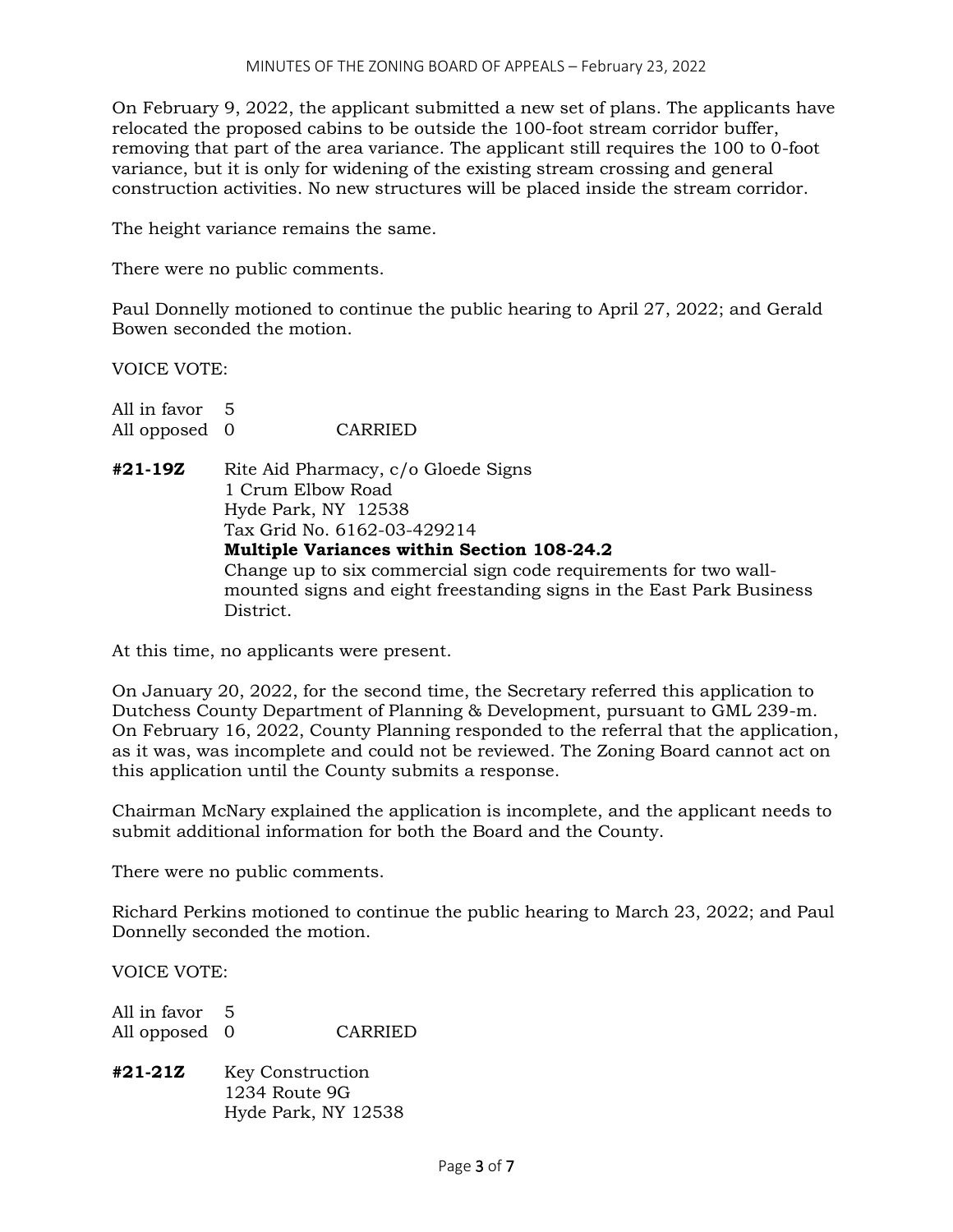### Tax Grid No. 6165-04-524481

**Variance – Section 108-5.15 Bulk Regulations**

Change maximum permitted building scale from 40,000 square feet to 66,941 square feet for the construction of an office space, warehouse, and storage units on a 17.2-acre parcel in the East Park Business District.

Kelly Libolt and Amy Argyrakis of KARC Planning Consultants were present. She had no new information to present.

Richard Perkins discussed the water runoff from the property's driveway into Route 9G. Mr. Perkins believes this is mainly a problem for NYS Department of Transportation to fix, but can be lessened by the applicant if they crown the road and grade it to the sides. While this is a Planning Board issue, the applicant appreciated the observation and comments.

There were no comments.

James Agrawal motioned to close the public hearing; and Gerald Bowen seconded the motion.

VOICE VOTE:

| All in favor 5 |  |
|----------------|--|
| All opposed 0  |  |

**CARRIED** 

Town of Hyde Park **ZONING BOARD OF APPEALS** 4383 Albany Post Road Hyde Park NY 12538 (845) 229-5111, ext. 2

#### **RESOLUTION TO GRANT AN AREA VARIANCE**

#### **Key Construction, LLC**

1234 Route 9G Hyde Park, NY 12538 Tax Parcel No. 6165-04-524481

#### **Date: February 23, 2022 Motion: Richard Perkins**

**Resolution: #21-21z Second: Paul Donnelly** 

WHEREAS, the applicant, Key Construction on behalf of property owner JASA, LLC, has submitted an application for an area variance to increase the maximum permissible building scale square footage to construct commercial buildings (the "Project") at property located at 1234 Route 9G, Hyde Park, New York 12538, identified as tax parcel no. 6165-04-524481, in the East Park Business District (the "Site"); and

WHEREAS, the Project is depicted on a plan entitled "Site Plan," prepared by LRC Group, dated June 1, 2021 and revised December 21, 2021 (the "Plan"); and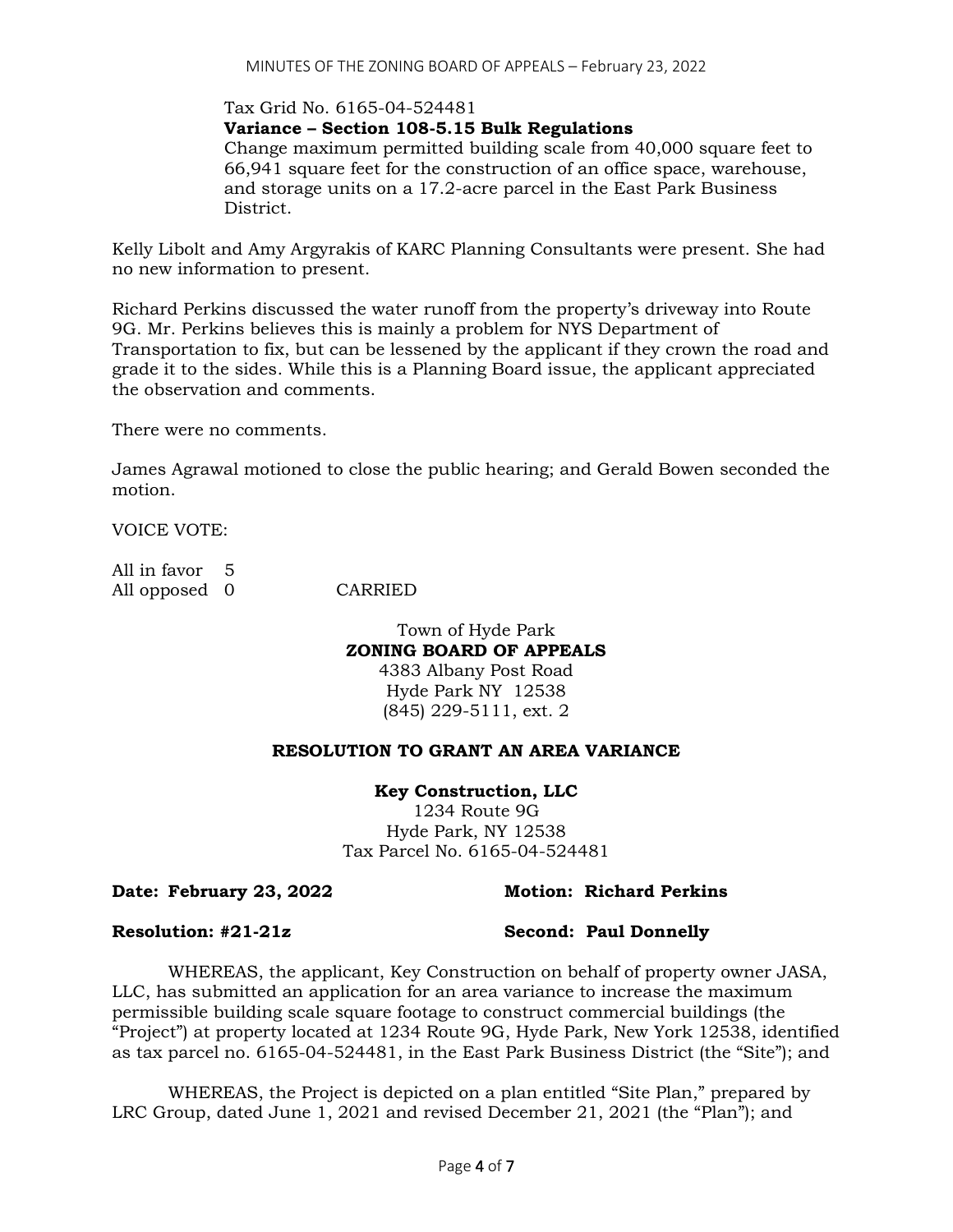WHEREAS, the applicant seeks an area variance from Zoning Law Section 108- 5.15 to permit an increased building scale of 66,914 sq. ft. where 40,000 sq. ft. is the maximum allowed for the construction of an office space, warehouse, and storage units on a 17.2-acre parcel (the "Requested Variance"); and

WHEREAS, a duly noticed public hearing was held on February 23, 2022 during a duly noticed meeting during which all those who wished to speak were heard; and

WHEREAS, in accordance with the Town Code and the State Environmental Quality Review Act ("SEQRA"), the Planning Board is required to determine the classification of the proposed Project as lead agency; and

WHEREAS, the Planning Board classified the proposed Project as an Unlisted action under SEQRA and determined that the proposed Project will not result in any significant adverse environmental impacts and issued a Negative Declaration by Resolution #2020-30A on January 19, 2022 and filed with the Town Clerk on January 20, 2022; and

WHEREAS, the applicable standards for considering an area variance are set forth in Town Law Section 267-b and Hyde Park Zoning Law Section 108-33.6(B)(2), which require the Board to take into consideration the benefit to the applicant if the variance is granted, as weighed against the detriment to the health, safety, and welfare of the general neighborhood or community by such grant.

NOW THEREFORE BE IT RESOLVED, that the Zoning Board of Appeals makes the following findings in accordance with Section 267-b of the Town Law and Hyde Park Zoning Law Section 108-33.6(B)(2) regarding the Requested Variance:

- 1. The Requested Variance will not produce an undesirable change in the character of the neighborhood or a detriment to nearby properties. The subject parcel covers 17.2 acres in the East Park Business District and the proposed development will be visually concealed from the roadway and screened from adjacent properties by extensive vegetation, including both evergreen and deciduous trees.
- 2. The benefit sought by the applicant cannot be achieved by some method, feasible for the applicant to pursue, other than an area variance. The proposed area variance will allow the applicant to develop a significantly larger portion of the sizable parcel. Moreover, the proposed development complies with the remaining bulk requirements and is outside of the wetland buffer.

The alternative is to subdivide the property into multiple parcels and locate the buildings separately across each new parcel. This is both financially inconceivable for the applicant and also environmentally detrimental as it would likely increase the area of disturbance.

3. The Requested Variance is numerically substantial. The applicant seeks to increase the building scale to 66,941 sq. ft where 40,000 sq. ft. is the maximum permitted. If granted, the additional 26,941 sq. feet. represents a 67% increase.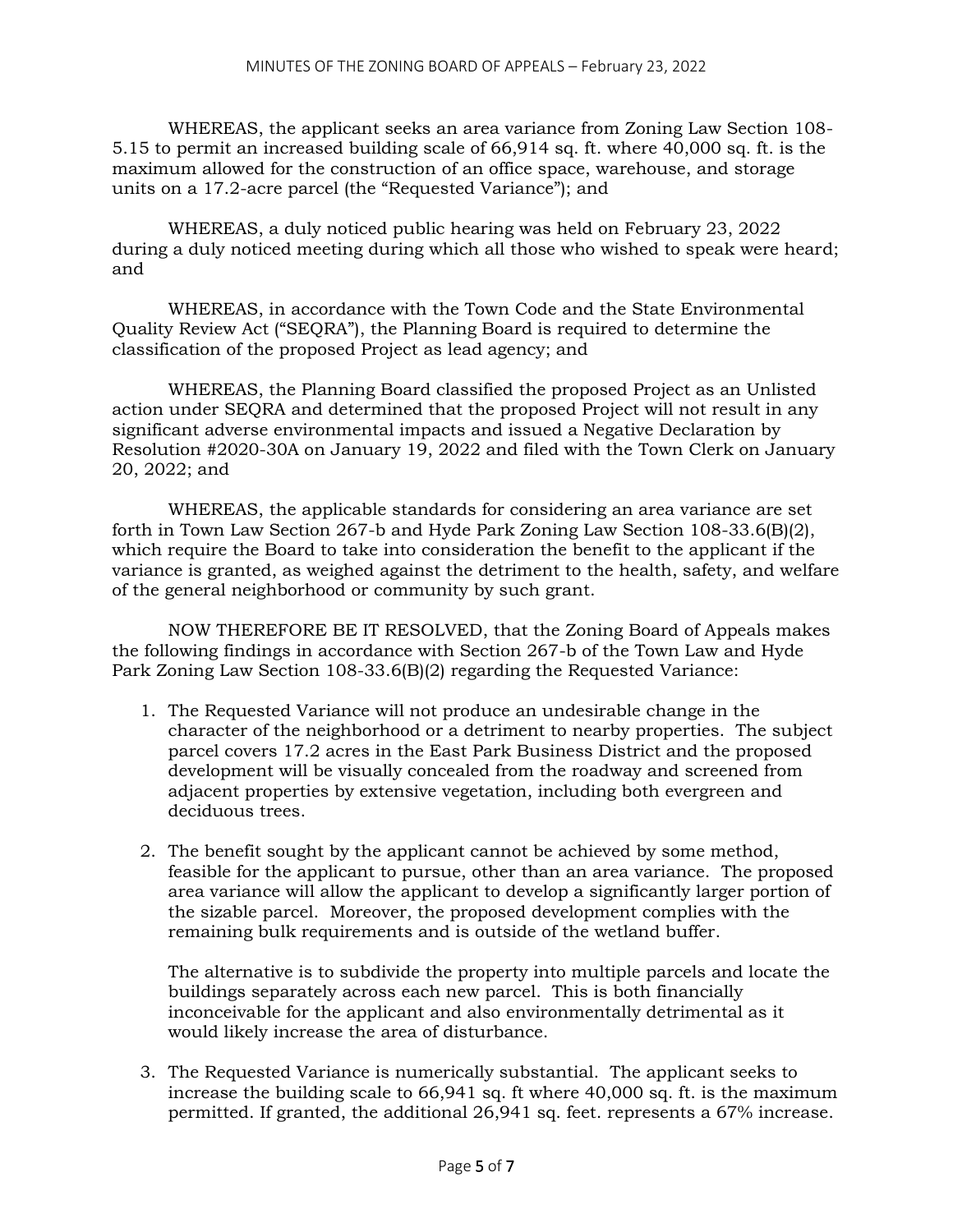- 4. The Requested Variance will not have an adverse effect or impact on the physical or environmental conditions in the general neighborhood or district. While the proposed Project will result in a significant amount of ground disturbance to develop several commercial structures, this type of development will not negatively impact the East Park Business District. Further, the development does not extend into the wetland buffer, and extensive vegetation on the 17.2-acre parcel will screen the development from the roadway and adjacent properties. Lastly, the Planning Board determined that the proposed Project would not cause any significant adverse environmental impacts.
- 5. The difficulties are self-created as the property owner, JASA Properties, LLC, has owned the parcel since 2012 and now seeks to develop the site in conjunction with the applicant.

BE IT FURTHER RESOLVED, that the Zoning Board of Appeals hereby grants the Requested Variance subject to the following condition(s):

1. Payment of all fees and escrow.

Adopted:

ROLL CALL VOTE BY SECRETARY

| YES        |                |
|------------|----------------|
| YES        |                |
| YES        |                |
| <b>YES</b> |                |
| YES        | <b>CARRIED</b> |
|            |                |

At this time, Nancy Forrest of Gloede Signs, representative to Rite Aid, arrived to the meeting. As the Board had not yet adjourned the meeting, they reopened the public hearing.

Richard Perkins motioned to reopen the public hearing on Rite Aid signage; and Gerald Bowen seconded the motion.

VOICE VOTE:

All in favor 5 All opposed 0 CARRIED

Chairman McNary again explained the County has deemed the application incomplete, and the applicant must submit additional information to clarify what exactly they are requesting.

James Agrawal motioned to continue the public hearing to March 23, 2022; and Gerald Bowen seconded the motion.

VOICE VOTE: